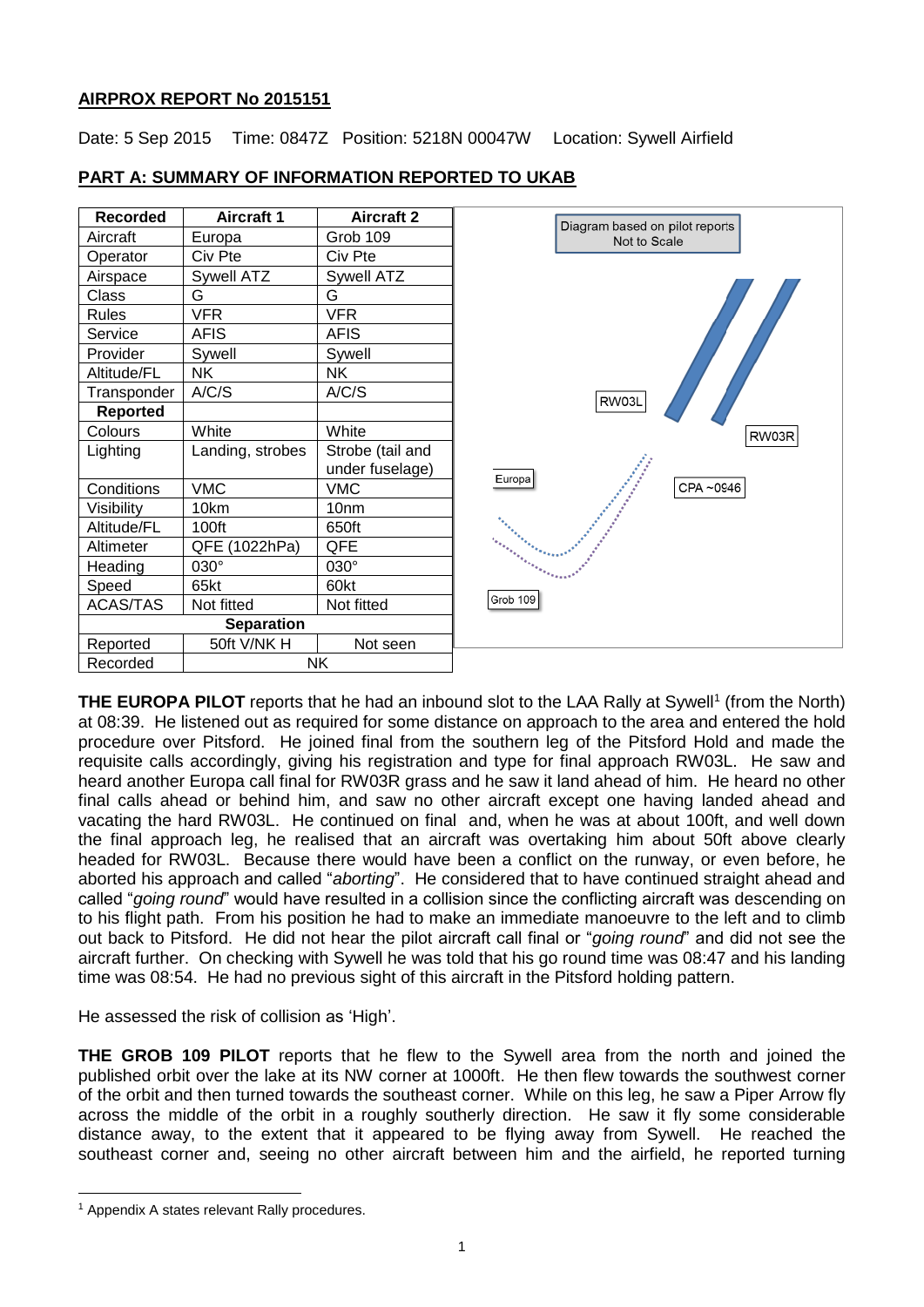southeast to join the final approach for RW03L. Once on final he called the Sywell frequency, giving aircraft type, callsign and selected RW03L. As he was positioning on final he saw another aircraft approaching from his left (this may or may not have been the Europa but was a relatively small aircraft). It was below him. He was slightly distracted as, at the same time he again saw the Piper Arrow now approaching slightly on his right, on a very long final. He heard a pilot call 'final' for RW03L and assumed it was the Arrow pilot. The Arrow was flying a lot faster than him, and it flew past at about 200-300ft below. He lost track of the aircraft that had approached from his left while he was positioning on final. This, combined with the fact that his chosen runway was now blocked by the Arrow, meant that he made the decision, on the grounds of safety, to go around. At the point of the go-around he saw no other aircraft ahead or to the side of him at, or close to, his level. He had the co-ordinates for the orbit plotted on two separate GPS/navaids and he was confident that he flew the correct course. Being a motor glider, having airbrakes extended tends to make the final approach steeper than many aircraft, and the other pilot may have assumed that he was too high for a final approach. Also, if a pilot flew under him he may well have gained the impression of being 'overtaken' when he elected to go around.

He assessed the risk of collision as 'None'.

#### **Factual Background**

The weather at Cranfield was recorded as follows:

EGTC 050820Z 03012KT 9999 FEW009 SCT020 11/10/Q1020=

#### **Analysis and Investigation**

#### **UKAB Secretariat**

The Europa and G109 pilots shared an equal responsibility for collision avoidance and not to operate in such proximity to other aircraft as to create a collision hazard<sup>2</sup>. An aircraft operated on or in the vicinity of an aerodrome shall conform with or avoid the pattern of traffic formed by other aircraft in operation<sup>3</sup>. When making an approach to land SERA regulations state:

'*Landing.* An aircraft in flight, or operating on the ground or water, shall give way to aircraft landing or in the final stages of an approach to land.

(i) When two or more heavier-than-air aircraft are approaching an aerodrome or an operating site for the purpose of landing, aircraft at the higher level shall give way to aircraft at the lower level, but the latter shall not take advantage of this rule to cut in front of another which is in the final stages of an approach to land, or to overtake that aircraft.<sup>4</sup>

#### **Occurrence Investigation**

The Airprox was not visible on radar due to the base of the radar coverage being 600ft; the Airprox was reported at about 100ft. The minimum horizontal distance observed on the radar recording prior to the aircraft disappearing from the display was 0.1nm.

#### **Summary**

 $\overline{a}$ 

An Airprox was reported when a Europa and a G109 flew into proximity on Saturday 5<sup>th</sup> September 2015 whilst they were on final approach to RW03L for the LAA rally at Sywell. Both pilots were operating under VFR in VMC and in receipt of an AFIS from Sywell. The Europa pilot reported the minimum vertical separation as 50ft; the G109 pilot reported that he did not see the Europa when he was on final approach.

<sup>2</sup> SERA.3205 Proximity.

<sup>3</sup> SERA.3225 Operation on and in the Vicinity of an Aerodrome.

<sup>4</sup> SERA 3210 Right of way.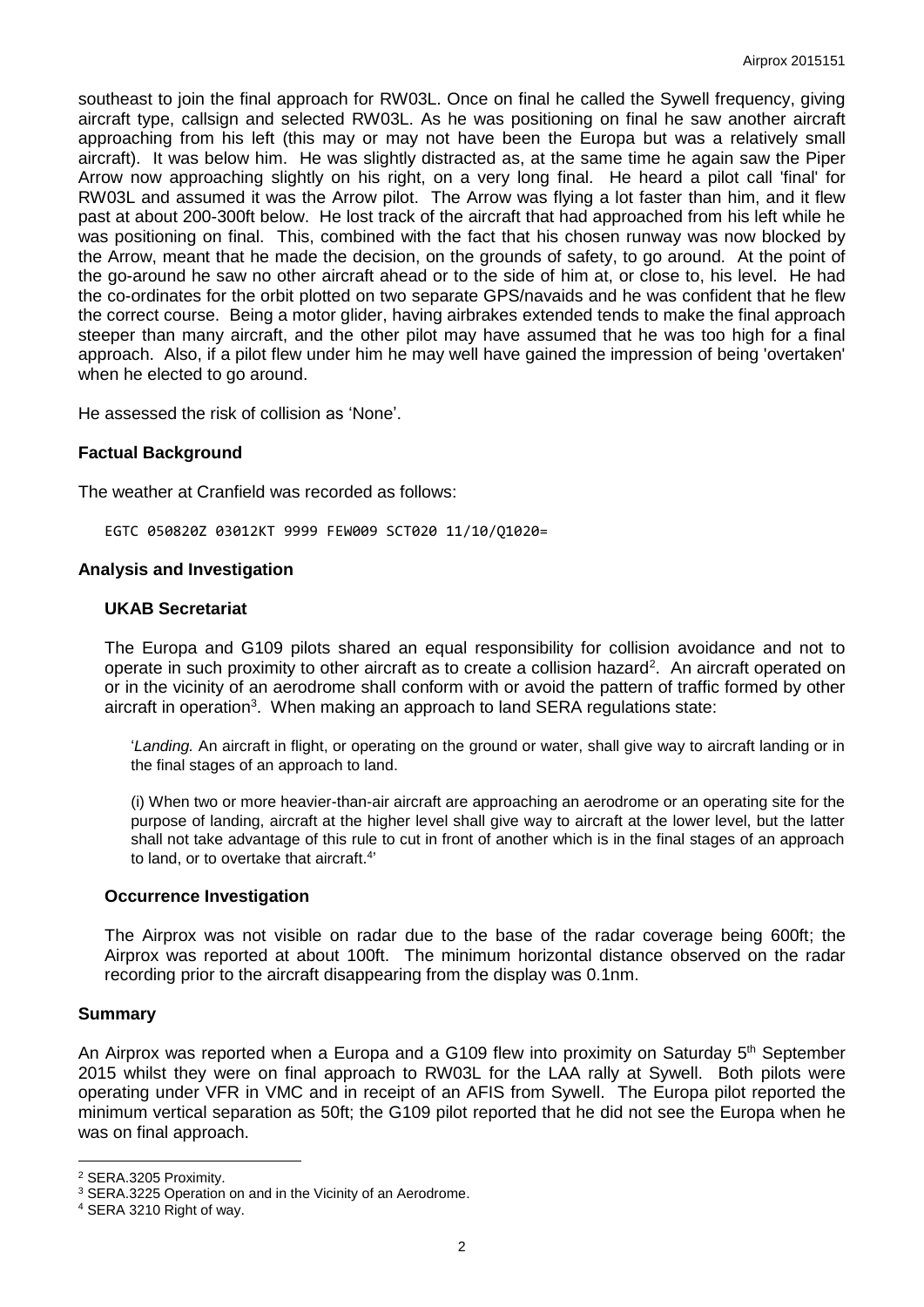## **PART B: SUMMARY OF THE BOARD'S DISCUSSIONS**

Information available included reports from both pilots.

The Board first discussed the procedures for the LAA Rally. GA members reported that the airspace around Sywell during the event was very busy; there were upwards of 500-600 movements per day, with aircraft of varying performance landing from a procedural visual approach. The system relied on pilots complying with the procedure, which was well documented and published, and, importantly, their keeping a good look-out whilst monitoring radio calls which are deliberately kept to 'the absolute minimum' in order to allow others to make calls and to enable 'pilots to concentrate on flying and lookout'. No radio calls are made when joining or leaving the hold, and the only required transmission is 'Aircraft Type, Full Registration, final, Runway 03/21 Hard/Grass' when pilots judge that they are No1 on finals.

GA members opined that any pilot inbound to the Rally would be well aware of the amount of traffic to be expected and that, despite anecdotal unverified reports of similar incidents in previous years, this Airprox was the only one filed during the 2015 event. Members wondered whether the procedures were regularly reviewed or were simply rolled-out each year with pilots becoming habituated to the associated risks. Also, they noted that pilots are issued with 'arrival slot' times to prevent too many aircraft approaching at the same time, but it was not apparent from the written procedures whether this was an 'arrival slot' for the hold at Pitsford, or an 'arrival slot' for landing.

Since the UKAB meeting, the Sywell Senior AFISO/Airfield Manager was able to clarify these issues. He confirmed that the Rally procedures are reviewed annually, and are audited by the CAA. He stated that the 'arrival slot' times are landing times with 15 minutes grace either side. He added that the slot times issued for the 2015 meeting were for two aircraft a minute. The slot times for the 2016 Rally were going to be one aircraft a minute and this, he commented, should help to reduce the amount of aircraft arriving at the same time. He also stated that the Rally procedures were published in an AIC (Yellow 048/2015), on the Sywell Airfield website, and in the LAA magazine (three issues before the date of the event).

Turning to the circumstances of the Airprox, the Board noted that both pilots had reported that they had followed the correct procedures for landing on RW03L. They commented that they had not seen each other over Pitsford and, apart from the possibility of the G109 pilot momentarily seeing the Europa whilst joining from Pitsford, neither pilot had seen each other as they had left the hold and positioned for final approach. Whether this was because they were positioned in such a way as to be unsighted to each other was not evident from the radar recording; however, it was clear that their lookout in the hold had not been effective in detecting each other. The Board then again noted that the inbound procedures require pilots to make only a single transmission when they judged they were No1 on final approach. Both pilots reported that they had made this call, but neither had heard the other pilot's transmission. Some members wondered whether the transmissions had been simultaneous and consequently had overlapped. Nevertheless, both pilots obviously believed that they had been No1 because they had not observed an aircraft ahead of them proceeding to the same runway. Some members wondered whether the LAA Rally safety procedures might benefit from an observer being placed between the hold and the final approach path such that if 2 aircraft did conduct the procedure simultaneously a warning could be transmitted before they arrived on finals.

In assessing the cause and risk, the G109 pilot reported that he had not observed the Europa on final approach, and the Europa pilot reported that he had only seen the G109 as it was overtaking about 50ft above. The Board therefore considered that a non-sighting and an effective non-sighting was the cause of the Airprox. The Board then addressed the risk. Although the radar recordings did not show the geometry at CPA, it was apparent from the comments made by the Europa pilot that the 2 aircraft had been in very close proximity at the time. The Board opined that despite the G109 pilot coincidentally going around because of an aircraft on the runway, and the Europa pilot turning away from his approach to avoid the G109 once he had seen it at about CPA, chance had played a major part in the incident and separation had been reduced to a minimum. Consequently, the Board agreed that the Airprox should be categorised as risk Category A.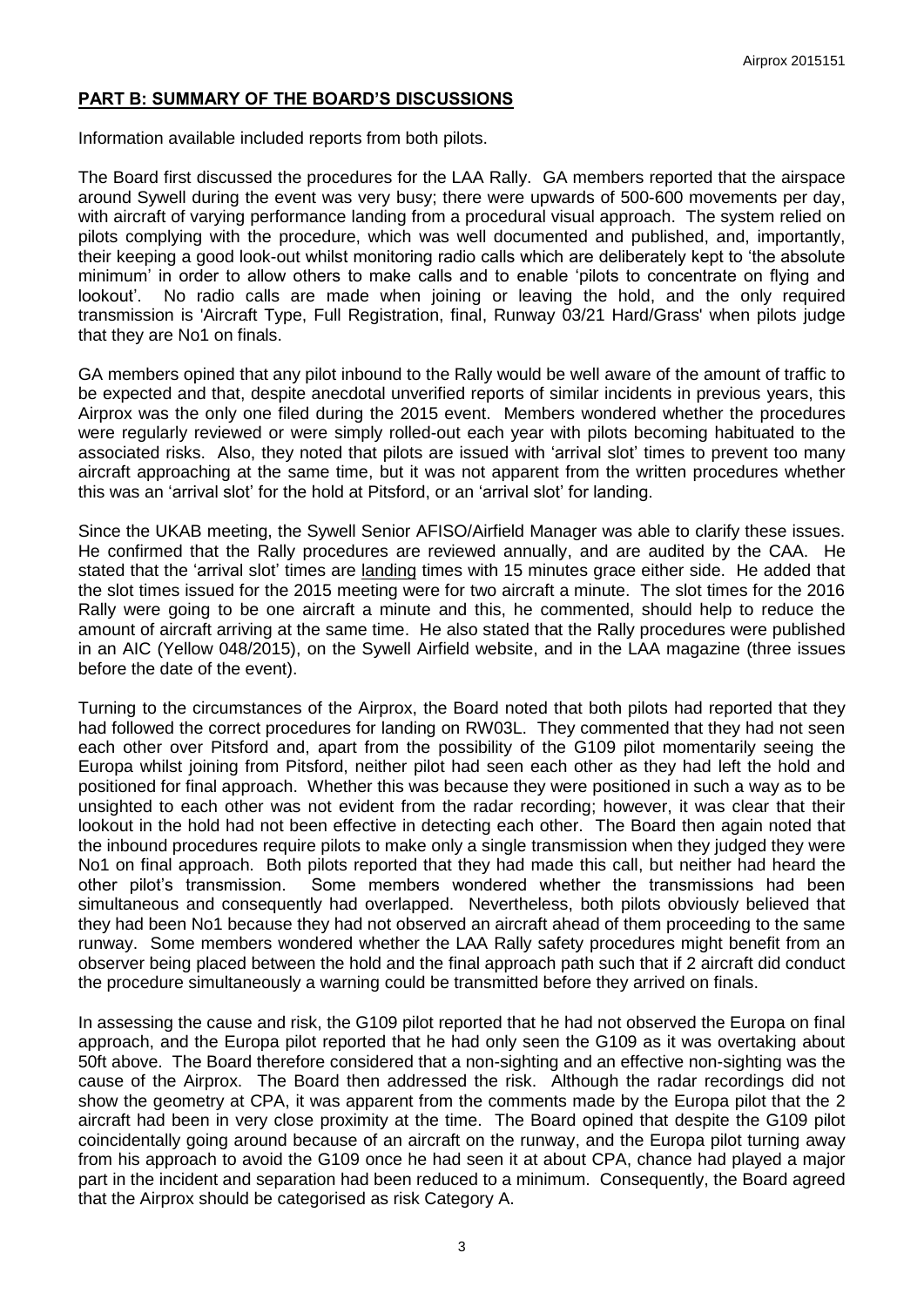# **PART C: ASSESSMENT OF CAUSE AND RISK**

Cause: A non-sighting by the Grob 109 pilot and effectively a non-sighting by the Europa pilot.

Degree of Risk: A.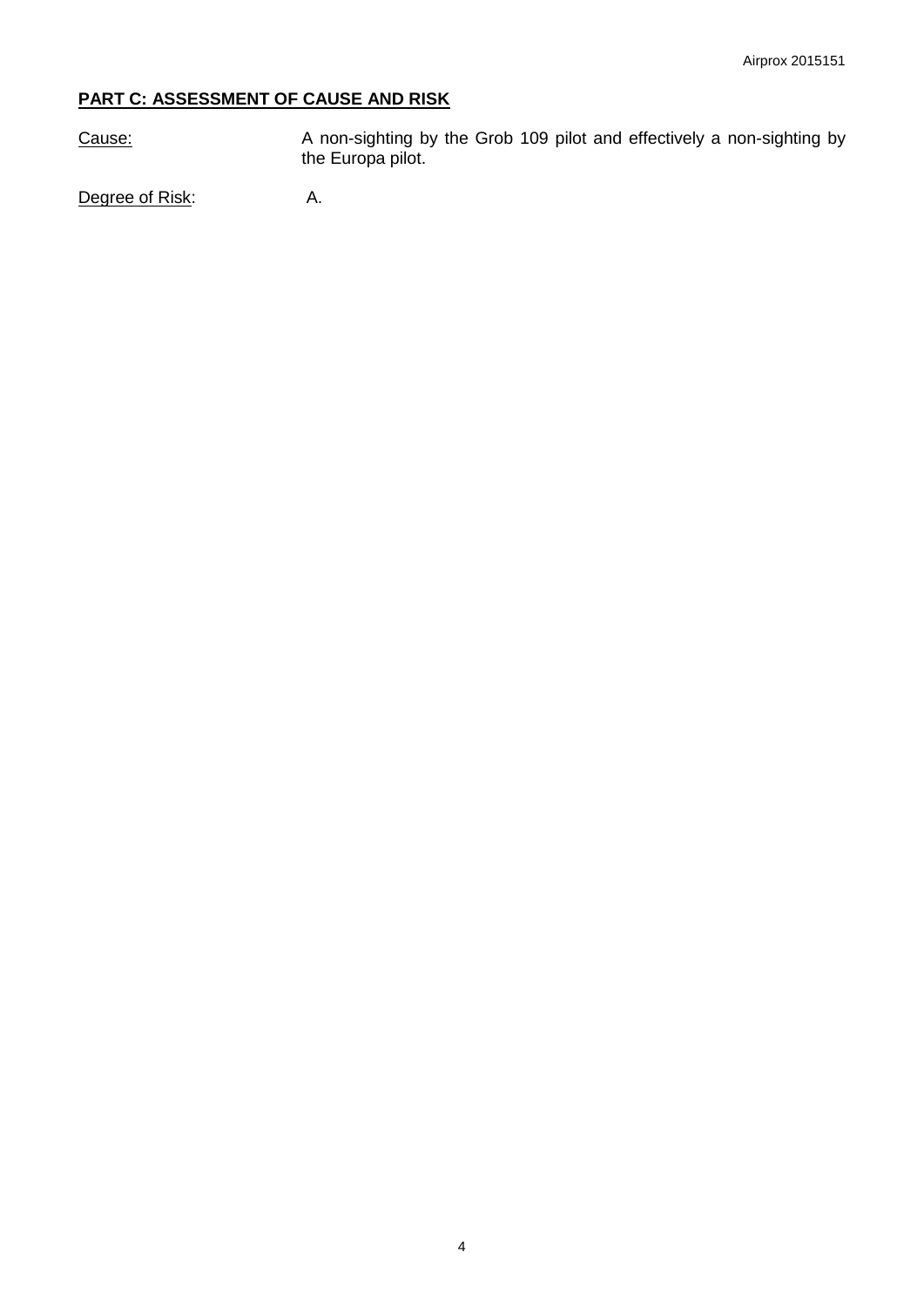# **ANNEX A**

### Relevant local procedures for the LAA Rally, Friday 4th-Sunday 6th September 2015.

#### 1 Introduction

These procedures should be followed during the times as listed in para 2.

These procedures should be adhered to in order to create a safe and orderly flow of traffic.

Radio transmissions are cut to an absolute minimum, enabling pilots to concentrate on flying and lookout.

The pilot -in-command remains responsible at all times both in the air and on the ground.

Pilots should read these procedures carefully and study in detail before departure from their home aerodrome. Pilots who have obviously not read these instructions will be refused landing permission in the interests of flight safety. Any breaches of these instructions will be subject to a Mandatory Occurrence Report (MOR) fully briefed is fully prepared.

Sywell Aerodrome and its employees accept no liability whatsoever for any damage injury, incident or accident whilst following these procedures, nor for any legal action resulting from doing so.

#### 2 Aerodrome Hours

The AFISU will be manned providing a modified AFIS on 122.700 MHz as follows: Saturday 5th Sep: 0700 to 1800 UTC (0800 to 1900 BST).

#### 3 Aerodrome Flight Information Service (AFIS)

An AFIS, callsign 'Sywell Information', will be in operation on 122.700 MHz using the procedures detailed in this document.

#### 5 Runways

Runways available will be 03L/21R Hard (LDA: 1000 m) and 03R/21L Grass (LDA: 671 m).

- They are parallel runways and are 104 m from centreline to centreline.
- For this unlicensed event they may be used as parallel runways for landing, with caution.

#### 7 IFR/VFR

All arrivals should be conducted under Visual Flight Rules.

#### 8 Booking In

- Sywell Aerodrome is PPR.
- All aircraft attending this event MUST book an arrival slot, this is your PPR.
- Pilots are requested to try and adhere to their slots as closely as possible.

Aircraft experiencing delays to a booked slot whilst in flight should proceed to Pitsford and join the pattern with caution and then follow the procedures below.

#### 12 Intermediate Arrival Procedures - Fixed Wing, Microlight, & Autogyro

All radio equipped inbound Aircraft, Microlights, and Autogyros proceed to the Assembly Area at Pitsford Reservoir N5219.4 W000 51.2 (4nm WNW of Sywell). Aircraft should approach Pitsford from the North, South, or West. Only non-radio aircraft or go-arounds should approach from the East. Other aircraft inbound from the East should route North or South of the Aerodrome to approach Pitsford from the North or South.

. NO RADIO CALLS ARE NECESSARY FOR JOINING.

Prior to reaching Pitsford MONITOR 'Sywell Information' on 122.700 MHz on which regular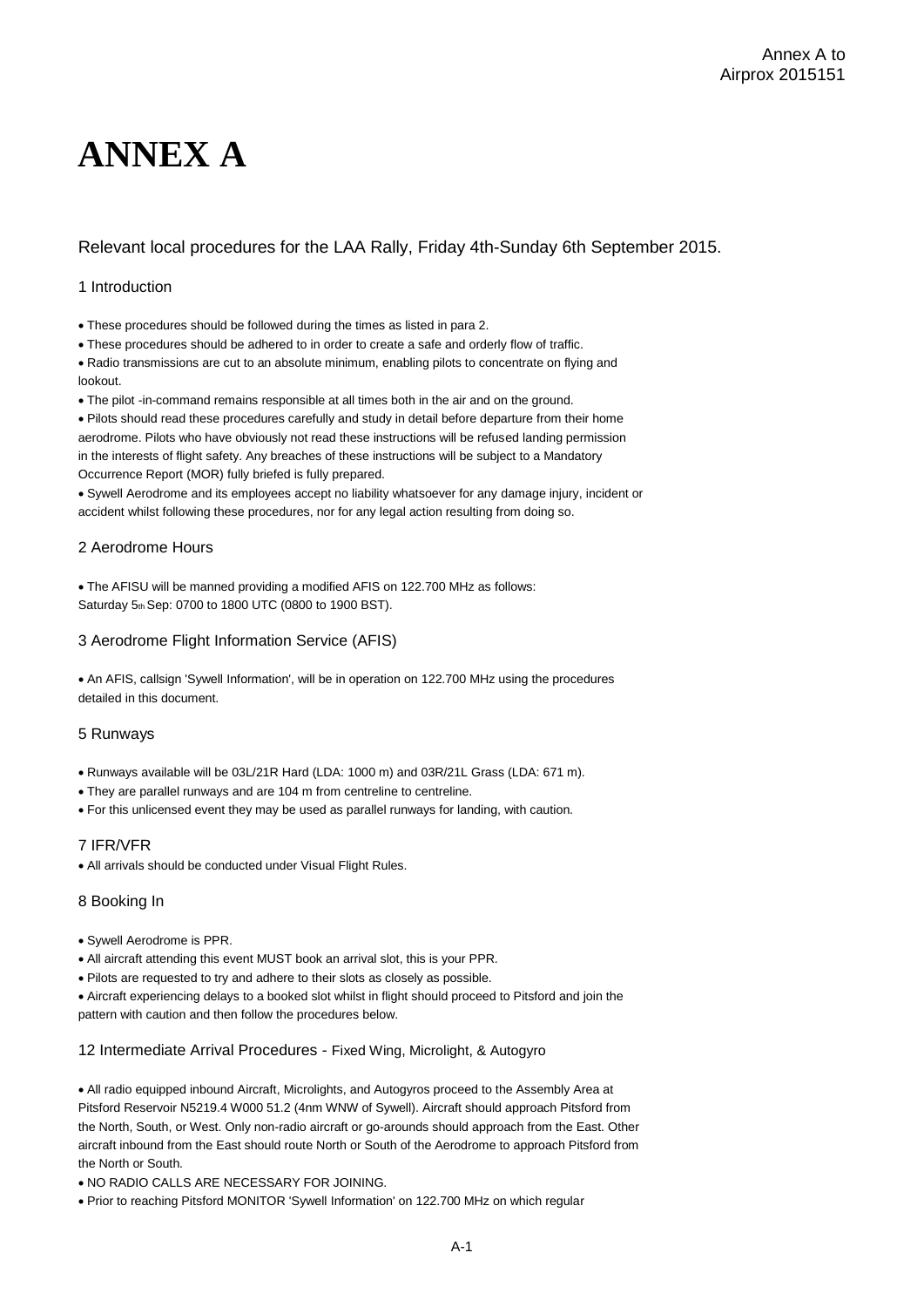broadcasts will include the active runway and QFE.

Fly an anticlockwise holding pattern at Pitsford between the four co-ordinates (see appendices C1 & D1) aprox headings 020/290/200/110 degrees not below 1000 ft QFE avoiding the villages of Holcot, Walgrave, Brixworth and Pitsford.

Fly in a safe and sensible manner, do not baulk other aircraft by cutting up or overtaking

DO NOT descend through cloud into the Hold!

#### 13 Final Arrival Procedures - Fixed Wing, Microlight, & Autogyro

Runway 03 Inbound Profile (Appendix C1)

When safe to do so, leave the assembly area off the southern leg of the hold and fly in line astern not below 1000' QFE on an approximate track of 120 degrees remaining north of Moulton. Cross the A43 towards Overstone Park and turn left for a 1.5-2nms final onto hard or grass runway. General

Maintain a safe distance from the aircraft in front with no overtaking or orbits permitted once off the assembly area. Overtaking messes up the spacing for others! Orbits are just dangerous!!

 Slower types, i.e. Microlights, Autogyros etc maintain as high a speed as is safely possible bearing in mind the potential for a variety of following aircraft types and speeds.

Faster types slow down and fit in with slower types ahead where possible.

If there are too many aircraft leaving the Assembly Area to form a safe well spaced stream, break -off, head back to Pitsford and try again.

When number one on finals, make the only required transmission 'Aircraft Type, Full Registration, final Runway 03/21 Hard/Grass'.

Regular surface wind checks will be transmitted by AFIS.

NO orbiting or swapping runways when on final, if spacing is incorrect, a go-around must be initiated.

Any go-arounds climb on runway heading to 2000 ft QFE (2500 ft QNH) before returning to Pitsford and then repeat the inbound procedure. Do not re-join downwind.

If the Duty FISO deems a situation unsafe; he may suggest a go-around with the reason although ultimately it is the Pilot's responsibility under the terms of an AFIS.

Pilots may land when the runway is clear of traffic or on receipt of a "Discretionary" landing clearance from AFIS.

Sywell AFIS may also revert to standard radio calls if a situation is deemed unsafe or if there are mixed arrivals and departures.

Aircraft landing on 03R/21L (Grass) vacate expeditiously to the east side, angled if possible. Try and avoid coming to a stop and exiting at 90 degrees.

Aircraft landing on 03L (Hard) must vacate right at Taxiway Bravo, unless advised. Cross the upwind end of 03R (Grass) as expeditious as possible giving way to landing traffic on 03R.

#### 19 Go Around

If for whatever reason a go-around is required, maintain runway heading, climb to 2000 ft QFE (2500 ft QNH) until clear of the circuit area and when safe to do so return to Pitsford VRP and repeat the arrivals procedure.

# APPENDIX C1 – RUNWAY 03 ARRIVALS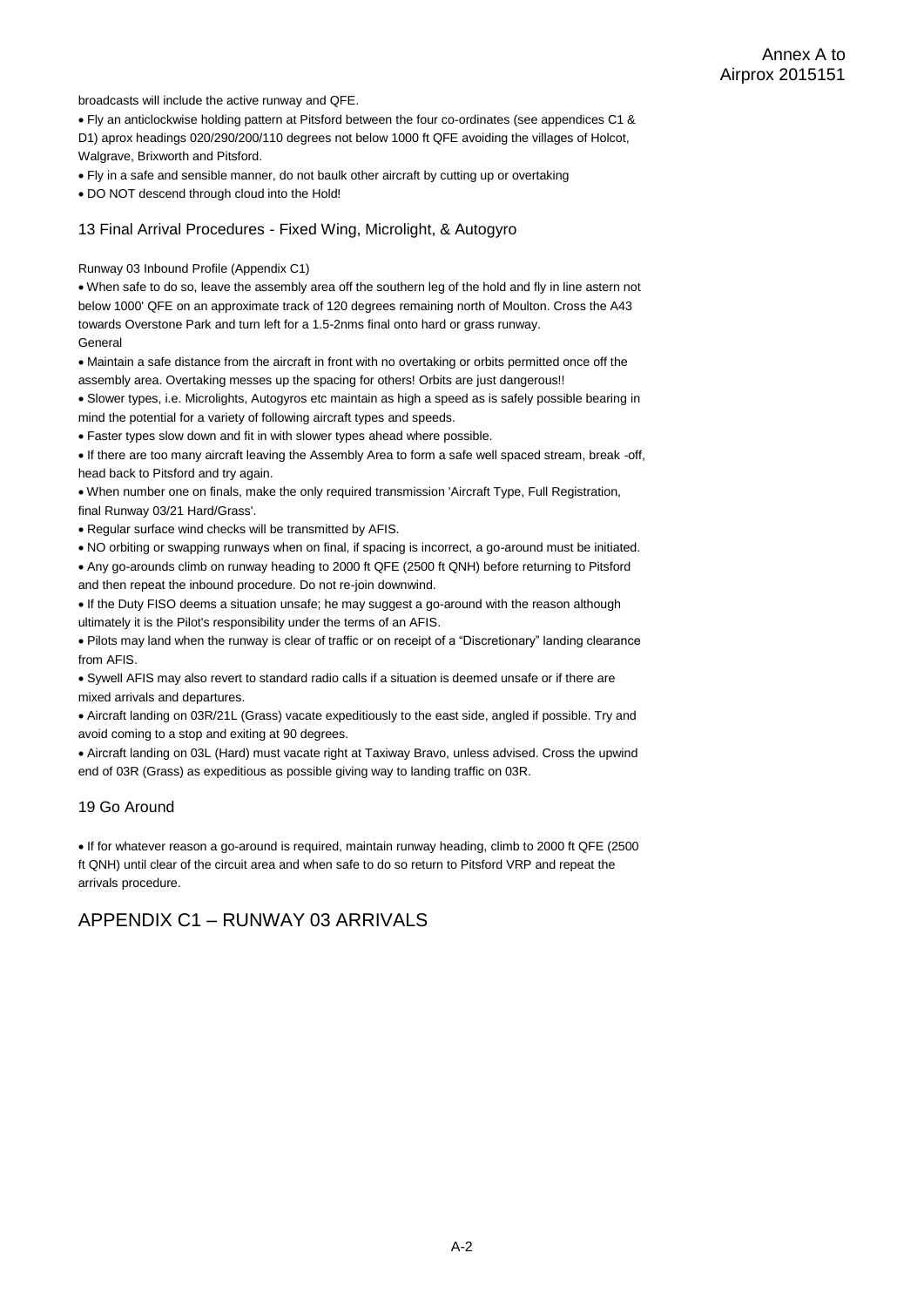

All arrivals MONITOR 122.700 MHz for AD info. There is no need to make any radio calls inbound.

Fixed wing/Microlights/autogyros Avoid built up areas.

Route to PITSFORD and if necessary join the LH holding pattern not below 1000' QFE. DO NOT DESCEND THROUGH CLOUD INTO THE HOLD! Maintain VFR at all times. Keep a good lookout, with up to two arrivals per minute it will be busy.

Stream off the southern leg of the hold, approx heading 120, remaining north of Moulton onto a left base for Runway 03 at 1000' QFE. NO orbits, NO overtaking, NO cutting others up Turn onto final for either Runway 03L (Hard) or Runway 03R (Grass) NO Swapping Runways once established on Final

When NUMBER ONE on Final, i.e. no-one else between you and the Runway, make the one and only radio call; Aircraft Type, Registration, Final Runway 03L or 03R"

Land either when the Runway is clear or you receive a "Discretionary" landing clearance from AFIS.